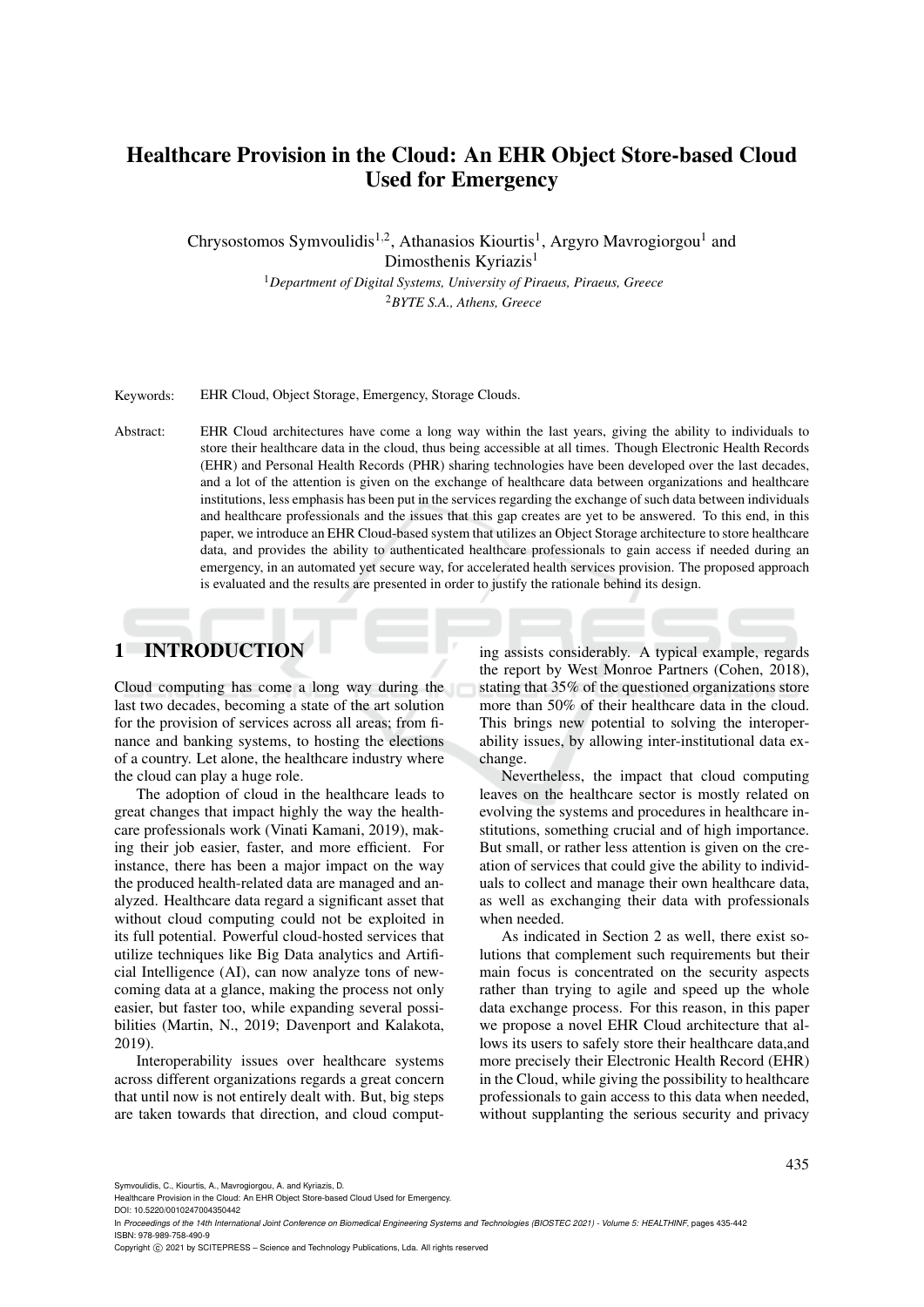issues that should also be taken under consideration.

The remaining of the paper is constructed as follows. Section 2 provides a description regarding the study of the state of the art in the fields of EHR Storage Cloud and Secure EHR Management in the Cloud. Section 3 provides a detailed description of an emergency scenario where the proposed EHR Cloud architecture can be exploited in its full potential. Section 4 describes the EHR Cloud architecture in detail. Section 5 analyzes the experiments performed in order to evaluate the proposed EHR Cloud. In Section 6, the requirements of an EHR-related Cloud with respect to security and privacy are introduced, along with the way these are fulfilled by the proposed EHR Cloud. Finally, Section 7 concludes the paper.

## 2 RELATED WORK

This section summarizes the work achieved in the area of EHR Storage Clouds and EHR Management in the Cloud. There exist several storage cloud services solutions for the secure collection of EHRs and healthcare data in general. In (Cai et al., 2017), the authors propose an EHR sharing scheme deployed in the cloud where the owner of the healthcare data can generate EHR ciphertexts, for a user to be able to decrypt them based on transformed ciphertexts from the EHR Cloud.

Moreover, the authors in (Cao et al., 2019) propose a secure cloud-assisted e-Health system, where the medical institutions that generate and own a patient's EHR ensure that only authorized individuals may have access and be able to modify those EHR data, without the involvement of a trusted entity. The latter is achieved with the exploitation of the blockchain technology, providing a tamper-proofing way to operate actions including the exchange of EHRs, since no transaction can be accepted unless documented into the blockchain.

In a relevant manner, in (Seol et al., 2018) a cloudbased EHR model, utilizing Attribute-based access control techniques is proposed. In this research, the main focus is given on securing the transactions between the owner of the EHR and its requestor. All transactions are digitally signed prior to their execution, while partial encryption of the EHRs is performed as well. In addition, in (Joshi et al., 2018), a centralized attribute-based authorization mechanism is introduced. In this study, Attribute Based Encryption is used allowing medical organizations to delegate authority to healthcare providers in accessing EHRs stored in cloud-based systems. Finally, the authors of (Manoj et al., 2017) suggest the use of two encryption methods in a hybrid EHR system, aiming at achieving protection of data privacy and access control upon the health data.

Based on the research work described above, it is made clear that a lot of work has been achieved in the area of secure transaction of EHRs and health data between two or more entities and storage of such data in Cloud-based infrastructures. What can be identified based on the above-mentioned research work it that the attention is mainly focused on the security and privacy risks that arise when the exchange of health data between healthcare organizations. However less attention has been given on how EHR exchange can be achieved between an individual and healthcare organizations, with respect to the efficiency of such systems.

With that in mind, in this paper we introduce a novel EHR Cloud system utilizing the Object Storage architecture (Factor et al., 2005) whose purpose will be two-fold. To give the user the ability to safely store and backup their healthcare data in the Cloud, and allow Healthcare Professionals to gain access to this data if needed in an automated yet secure way, for accelerated health services provision.

## 3 EMERGENCY SCENARIO

This section describes the scenario that worked as a thriving force in order to design the EHR Cloud architecture which will be described in section 4.

#### 3.1 Preliminaries

In order to better comprehend the scenario it is very important to define the entities that constitute the overall system.

- Electronic Health Record Application (EHR App): A smartphone application that is used by the user. Through this application a user is able to access their EHR that is stored locally on the phone and visualized through this application. In addition, using the same application the user uploads their health data (e.g. EHR, Medical Images, etc.) to the EHR Cloud.
- Healthcare Professional Application (HCP App): The Healthcare Professional's (HCP) application through which an HCP gains access to the user's health data that is stored in the EHR Cloud. Using the same application, the HCP may also visualize this data, modify it and upload it to the EHR Cloud. The HCP App in the current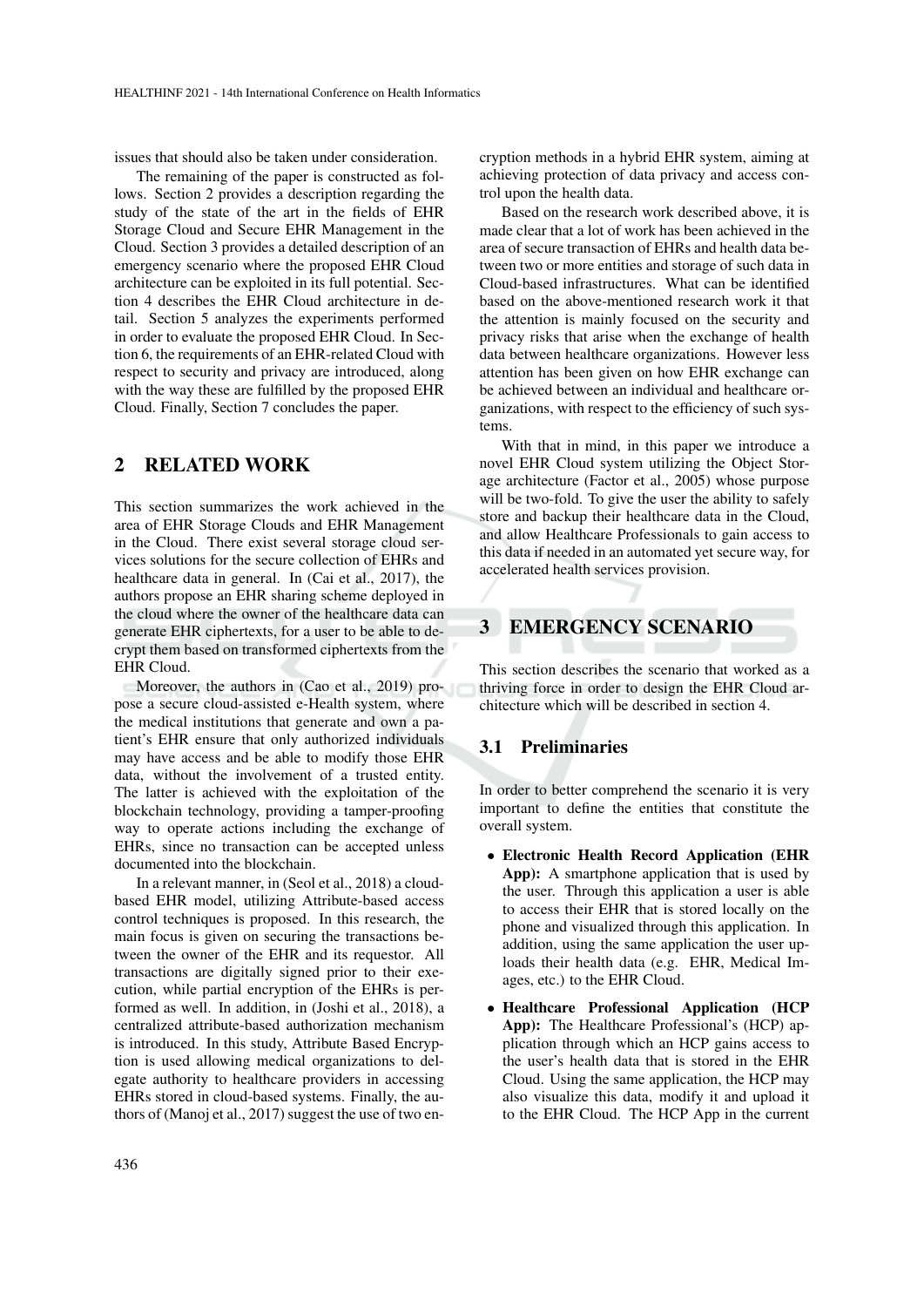

emergency scenario replicates the system used in Hospitals and other Healthcare institutions.

- Health Record Index (HRI): A health record indexing methodology as proposed by (Kiourtis et al., 2020) through which HCPs may access a user's EHR that is stored in a Storage Cloud similar to the proposed EHR Cloud in emergency cases. In cases where several EHR Cloud providers exist, the HRI holds information about each user's preferred EHR Cloud.
- EHR Cloud: The proposed EHR Cloud architecture as proposed in Section 4. A user utilizing the EHR App on their phone uploads their health data in the EHR Cloud.
- Certification Authority: An entity that can certify an individual as HCP. This is a mandatory entity in order to assure that only certified individuals can gain access to the EHR Cloud in emergency situations.

#### 3.2 Scenario Description

The emergency scenario, also visually depicted in Figure 1, is split into two time periods. The first includes the steps prior to the emergency, while the second starts at the moment the emergency occurs and can be further divided into the following steps.

### 1. Pre-emergency:

- (a) Upload EHR: The first step of this emergency regards the upload of the user's EHR to the EHR Cloud, through the EHR App. An important note, is that the EHR is encrypted on the smartphone side prior to its upload to the EHR Cloud.
- (b) QR-code Creation: As soon as the upload is complete, a QR-code is created in the smartphone application. This QR-code contains the information needed by the HCP in order to contact the HRI, gain access to the user's EHR that is stored in the EHR Cloud and decrypt the EHR. This QR-code is printed by the user and kept with them at all times.

#### 2. An Emergency Occurs:

- (a) User in Medical Need: An EHR Cloud user is in need for medical assistance and is transferred to the nearest medical centre.
- (b) QR-code Scan: The HCP collects the abovementioned QR-code from the user and scans it through the HCP application.
- (c) HRI Mapping: As mentioned earlier, the QRcode holds information about the citizen. This information is queried to the HRI service which returns the EHR Cloud that the user used to upload their EHR.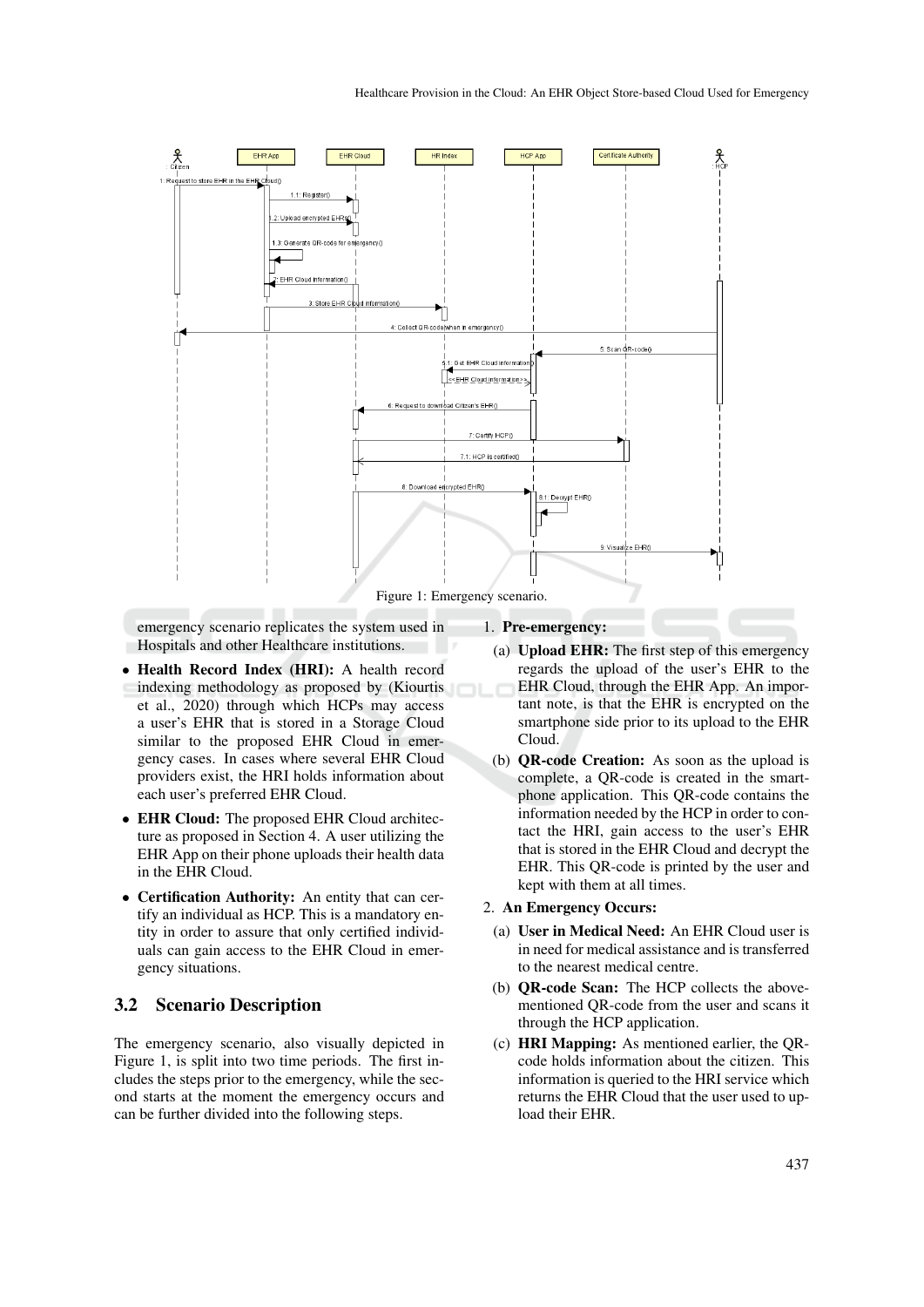- (d) Download EHR Request: The HCP requests to download the EHR from the user's preferred EHR Cloud. This cannot be achieved unless the HCP is already certified by a Certification Authority.
- (e) HCP Certification: The HCP provides the EHR Cloud the necessary information in order to certify themselves as HCPs. The EHR Cloud then contacts this service in order to verify the identify of the HCP. If the process of certifying is unsuccessful, the request to grant access to the EHR is aborted.
- (f) Download EHR to the HCP App: This steps can only happen, when an HCP is in fact certified as HCP. If the HCP is certified, the download of the EHR begins.
- (g) EHR Decryption: The EHR is now downloaded in the HCP App. Using the abovementioned information collected from the QRcode the EHR is decrypted and visualized.

## 4 CLOUD-BASED EHR ARCHITECTURE

This section describes the proposed EHR Cloud architecture. In Figure 2 the proposed EHR Cloud's architecture is presented. There, four main components are identified. The (i) Object Store where the users' encrypted EHR are stored, (ii) the Identity manager whose purpose is two-fold; to hold information related to the user's account and create temporary accounts for the HCPs in order to access the EHR Cloud. The remaining components of the proposed EHR Cloud are (iii) the Access Auditing component that keeps records of who and when accessed the EHR Cloud along with the files that were added, deleted or modified, while (iv) the HCP Certification checking mechanism ensures that only someone certified as HCP by a trusted certification authority HCP can access the EHR Cloud in case of an emergency. Note that for simplicity reasons the HR Index and the acknowledgement messages after each action are not shown in Figure 2.

#### 4.1 The Object Store

The primary component of the proposed architecture is the Object Store where the users' EHRs are kept. The implemented EHR Cloud solution exploits MinIO (MinIO Inc., 2020), a high performance object storage developed especially for building cloudnative applications and service, as the EHR Cloud. Not only that, an object storage is preferred, instead of a NoSQL-based architecture that is commonly used for similar projects (Sreekanth et al., 2015) for the following reasons:

- The files stored in an object storage are by definition as objects. These objects contain the data along with its metadata and a unique identifier, thus making object stores highly customizable and powerful.
- Object stores can be deployed in commodity, less expensive hardware making them easier and less costly to manage and upgrade.
- Scalability is relatively easy to accomplish as well, something crucial for systems that require efficiency and low response time, as the proposed EHR Cloud.
- Object stores also ensure high availability for the stored data. For this reason, storing unstructured data, photos and videos (e.g. Medical Images, etc.) regard an optimal use case for using Object stores.

The objects (i.e. the user's EHR) stored in the EHR Cloud are encrypted prior their upload to the EHR Cloud on the phone side. This policy is set in order to ensure that even if in the worst-case scenario where an unauthorized entity manages to access the EHR Cloud, they will not be able to gain access to the health record itself.

#### ATIONS 4.2 The Identity Manager

The Identity Manager is another crucial component of the proposed architecture, since it is responsible for the account management of the users of the EHR Cloud. When a user is registered their information is stored in the Identity manager. Keycloak (Keycloak, 2020) is used as the Identity manager, an Identity and Access management service which is integrated with the MinIO object store. The Identity Manager is also responsible for providing a temporary account to an HCP during an emergency, in order to access the user's EHR. The policy under which the temporary account is created allows the HCP to only download the objects that are stored to the EHR Cloud, but cannot modify them.

The HCP has the ability to add new information to the EHR of the user, but these additions are kept in a separate bucket in the EHR Cloud. The content added by the HCP is only merged with the user's EHR after the user reviews and accepts it.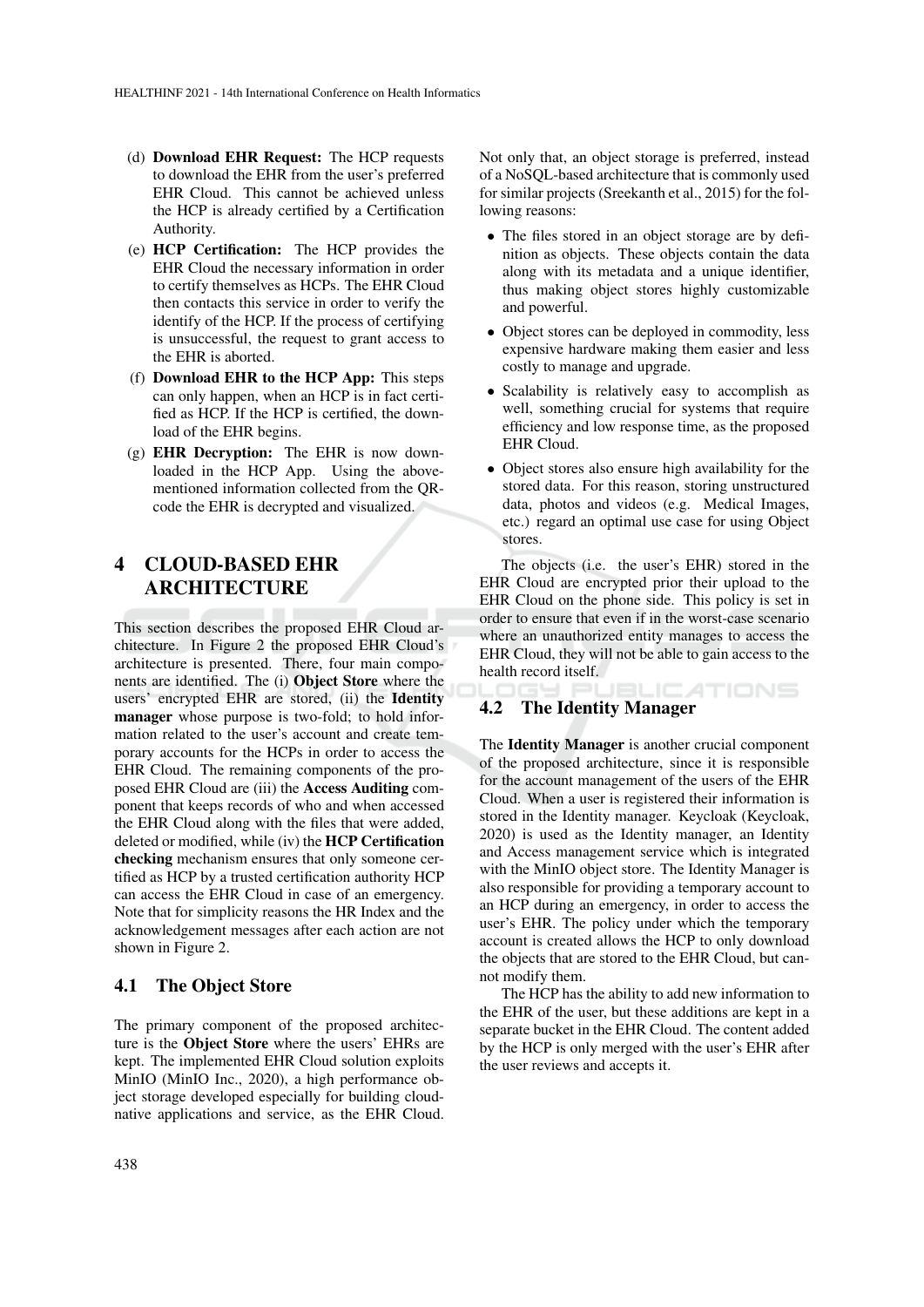

EHR Cloud.

#### 4.3 The HCP Certification Checker

The HCP Certification checker mechanism regards a service that is only triggered in emergency situations and specifically when an HCP requests access to the EHR Cloud. In order to ensure that the individuals that are certified as HCPs (doctors, nurses, etc.), this component requests from the HCP the provision of the credentials that can be used to verify their occupation from a trusted authentication authority. As soon as these credentials are received, the HCP certification checker verifies that the individual is indeed an HCP and the access to the EHR Cloud is granted.

#### 4.4 The Auditing Mechanism

Finally, the Access Auditing component is a MongoDB (MongoDB Inc., 2020) database that keeps logs of all actions performed in an EHR by the user themselves or an HCP during an emergency. In more detail, what is stored in the Auditing component has to do with the registration of the user, the time that content is uploaded to the EHR Cloud, and changes that are made to the EHR by the user. In addition, logs concerning the HCPs that access the EHR Cloud are also kept, including the list of the EHR data objects they download, and the list of the healthcare data created during an emergency that are uploaded to the

#### 4.5 Communication Gateway

For the communication between the users and the healthcare professionals with the EHR Cloud a gateway is implemented, using Flask (The Pallet Projects, 2020). This gateway implements the functionalities that a user (either an individual or an HCP during an emergency) may perform on the EHR Cloud.

These functionalities can be split into two main categories: the functionalities performed by a user of the EHR Cloud and the functionalities performed by an HCP during or after an emergency. Regarding the user, using this gateway they may register, login to and deactivate their account from the EHR Cloud. In addition they may use it to upload, download and update their EHR to the EHR Cloud. Regarding the HCP, they may request access to an EHR stored in the EHR Cloud, as well as upload new content once the emergency is over.

### 5 EVALUATION OUTCOMES

This section describes the preliminary tests executed while deploying the above-mentioned architecture.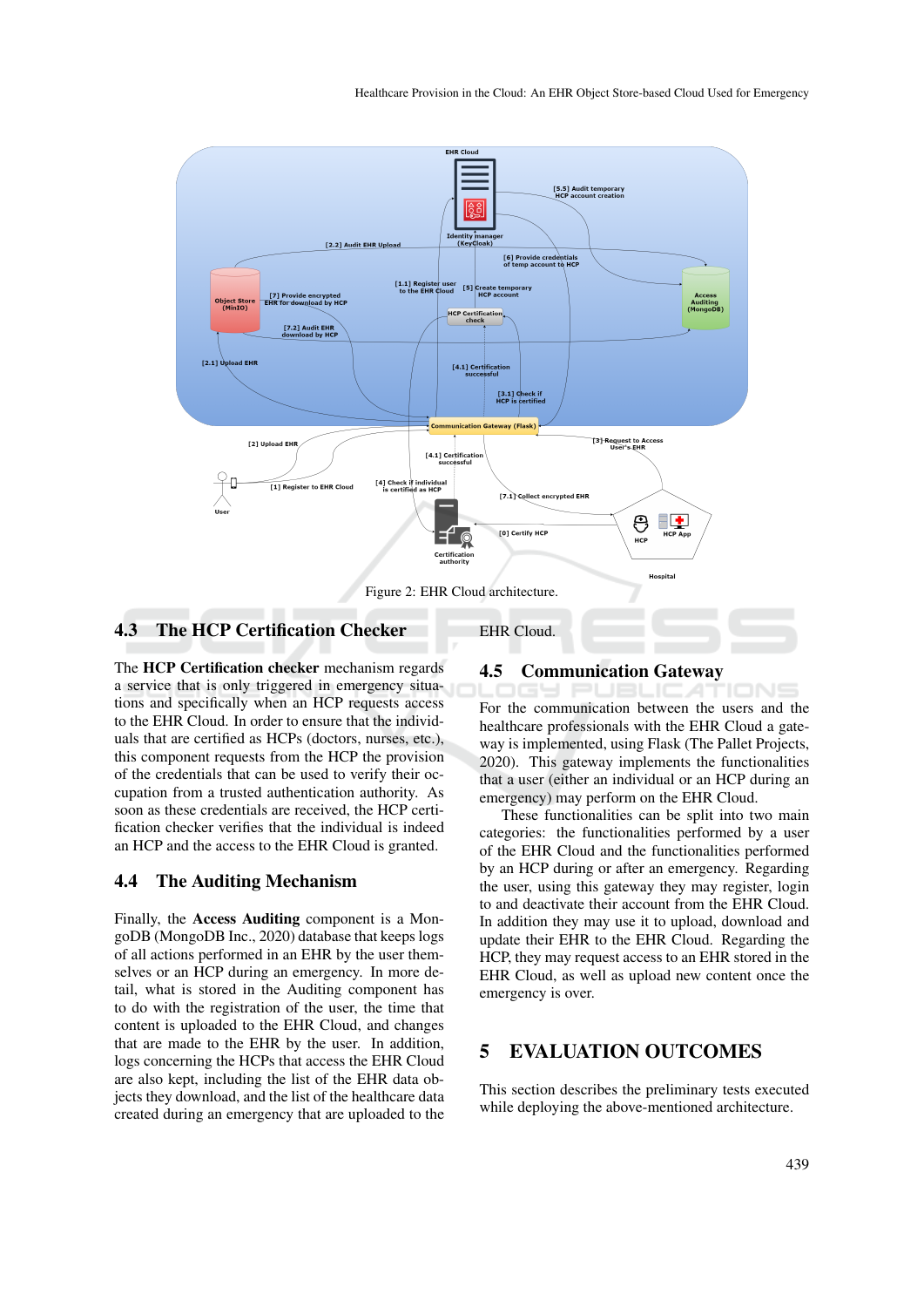

Average Throughput for Download from and Upload to the EHR Cloud

### 5.1 Evaluation Environment

In order to evaluate the proposed EHR Cloud, a setup that consists of 3 Virtual Machines (VM) is created. Each VM is comprised of 4 vCPU cores, 32GB of memory and 1TB of storage and static IPs. All VMs run CentOS 7 and have Docker installed. In each VM a containerized application is deployed. More precisely, on the first VM a MinIO container along with a containerized Flask service that handles all incoming requests is deployed. In the second VM, runs the KeyCloak container along with the containerized HCP certification checker service, while in the third VM runs the MongoDB Auditing service.

#### 5.2 Results

This section describes the results that were derived after completing the experimental evaluation over the deployed EHR Cloud.

For this evaluation the main testing point was the performance of the deployed system with respect to the latency in order to perform Read / Write operations taking under consideration also the file size. It is particularly important to be able to download EHR content fast, especially large files (i.e. medical images), from the Cloud especially when in emergency, since in such cases even a few seconds can make a difference.

For the evaluation of the deployed EHR Cloud several use cases where designed each one with different numbers of simultaneous users and file sizes. More precisely, we tested the behavior of the EHR Cloud for 1, 5, 10, and 50 simultaneous users and simulated the behavior for 100 and 1000 simultaneous users that perform either Read or Write operations in order to measure how the number of the users impact on the performance of the EHR Cloud. The size of the files that were used were either 25, 50, 500 or 1000 MB.

Figures 3 and 4 present the results after running experiments on the deployed EHR Cloud. In these experiments the upload and download of EHR was simulated with files of different sizes in order to observe the behaviour of the deployed system. As seen in Figure 4 the latency for the execution of Read / Write operation to the EHR Cloud is irrelevant to the number of simultaneous users, when this is number is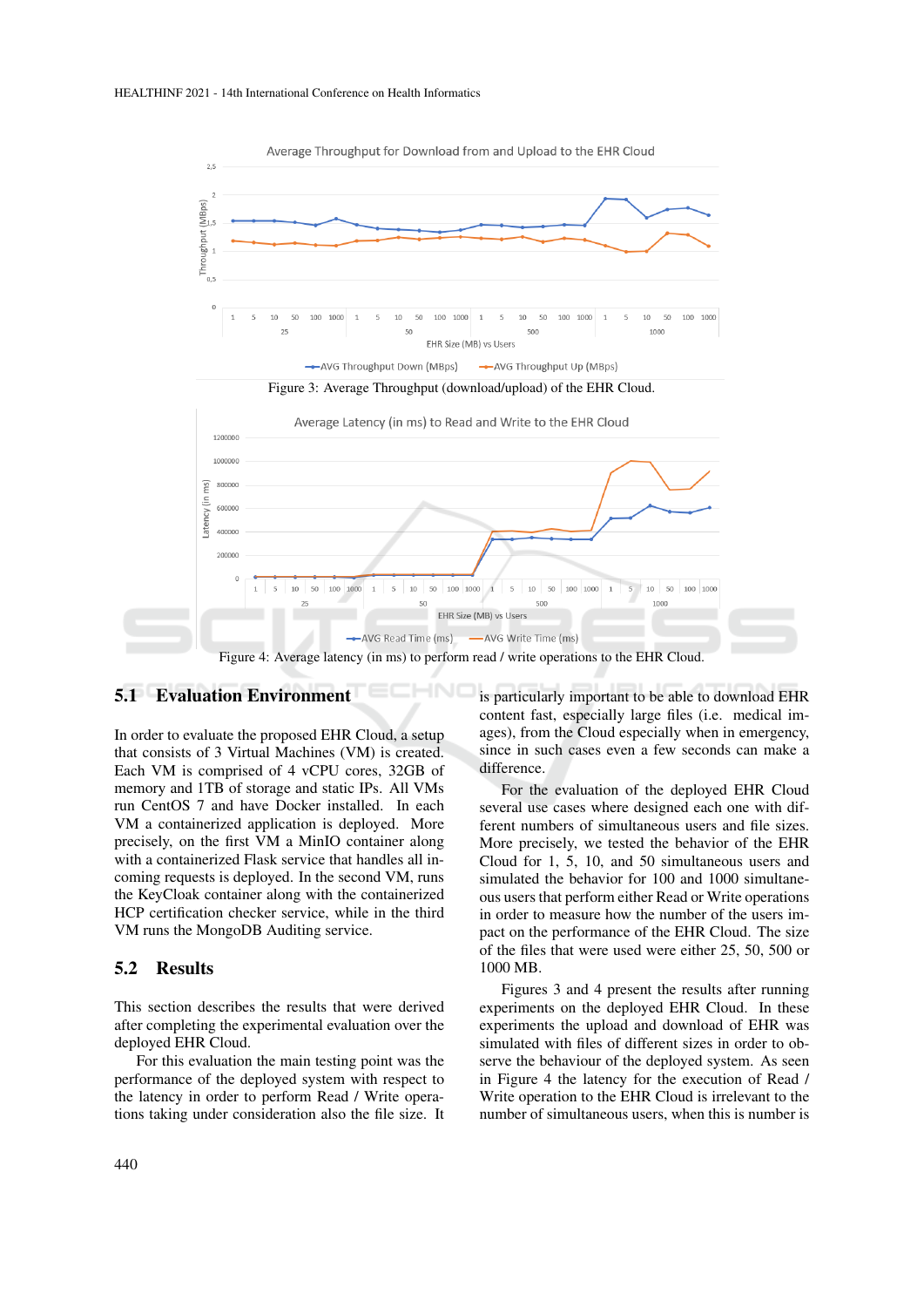|              |      | <b>EHR Size (MB)</b>          |       |       |       |                      |      |       |       |
|--------------|------|-------------------------------|-------|-------|-------|----------------------|------|-------|-------|
|              |      | 25                            | 50    | 500   | 1000  | 25                   | 50   | 500   | 100   |
|              |      | <b>Throughput Down (MBps)</b> |       |       |       | Throughput Up (MBps) |      |       |       |
|              |      | 1.558                         | 1.470 | .470  | 1.919 | 1.190                | .190 | 1.234 | 1.104 |
|              | 5    | 1.543                         | .408  | .466  | 1.937 | 1.162                | .196 | .213  | 0.995 |
| <b>Users</b> | 10   | 1.548                         | 1.399 | 1.424 | 1.921 | 1.126                | .254 | 1.264 | 1.002 |
|              | 50   | .515                          | 1.370 | 1.445 | 1.601 | 1.146                | .212 | 1.166 | 1.322 |
|              | 100  | .462                          | .355  | .470  | 1.745 | .116                 | .244 | 1.231 | 1.301 |
|              | 1000 | .582                          | .336  | .466  | 1.773 | .100                 | .257 | 1.205 | 1.092 |

Table 1: Average Throughput (MBps) (Up/Down) with respect to simultaneous users and encrypted EHR size (MB).

low. This number of the other side increases when the number of simultaneous users increases. But given the fact that the current infrastructure did not have the ability to scale the system, the results show no issues regarding the functionality of the Cloud.

Figure 3 on the other side depicts the throughput when performing the experiments that are described previously. No significant changes on the throughput can be observed. More detailed information are depicted in Table 1.

### 6 DISCUSSION

The evaluation outcomes which are presented in section 5 shows that the deployed EHR Cloud's performance is not affected by the number of the users that are using it simultaneously or by the different-sized data that is uploaded. In addition, no service failures were identified during the tests that were executed. These results however, are related solely to the performance of the service and not to the security requirements that should be met by an EHR storing cloudbased service.

As described in the previous sections the main purpose of the proposed EHR Cloud architecture is to automate and accelerate the EHR exchange during emergency situations. Regardless, the privacy and security risks should not be undermined. For this reason, in this section the requirements that every EHR Cloud should meet, as identified by (Chen et al., 2012) are presented, in combination with how those requirements are addressed in the proposed EHR Cloud. An important note is that the analysis of these requirements was done prior to the design of the proposed EHR Cloud architecture.

• Ownership of Information: In the proposed EHR Cloud architecture the owner and managing entity of an EHR is the user (i.e. the patient). Therefore, any changes performed by HCPs on the content stored in the EHR Cloud must be approved by the owner. As mentioned earlier, new EHR content created by HCPs is uploaded in the Cloud and stored in a separate bucket and only if the user approves this content, is it then permanently moved to the main bucket.

- Authenticity and Authentication: Only authenticated HCPs can access the content of the EHR Cloud. An HCP should be authenticated by a trusted Authentication authority before requesting access to the EHR Cloud.
- Non-repudiation: Non-repudiation is achieved in the proposed EHR Cloud architecture, since only digitally signed transactions and modifications on the content stored in the EHR Cloud are allowed.
- Patient Consent and Authorization: In the proposed EHR Cloud two consents are accepted by the user. The first one regards the use of the EHR Cloud as a backup service where the user's healthcare data is stored in the EHR Cloud. The second one regards the authorization to the EHR Cloud provider to authorize authenticated HCPs to access the user's EHR when an emergency occurs. If the second consent is not accepted the user may use the EHR Cloud solely as a Storage Cloud service. In addition both consents are digitally signed by both parties (i.e. the user and the EHR Cloud provider).
- Availability: High availability is crucial to Cloud systems, especially when concerning emergency situations. The system should be available at all times, even when power outages, hardware failures or denial-of-service attacks are made. During the evaluation we put the EHR Cloud under, no timeouts or failures were identified, thus leading to the conclusion that the 99.9% availability requirement was met. Of course, additional measures should be taken when in production in order to meet this requirement.
- Data Integrity and Confidentiality: Confidentiality and data integrity is achieved through the encryption of the healthcare data before its upload the EHR Cloud.
- **Auditing:** A component dedicated to recording